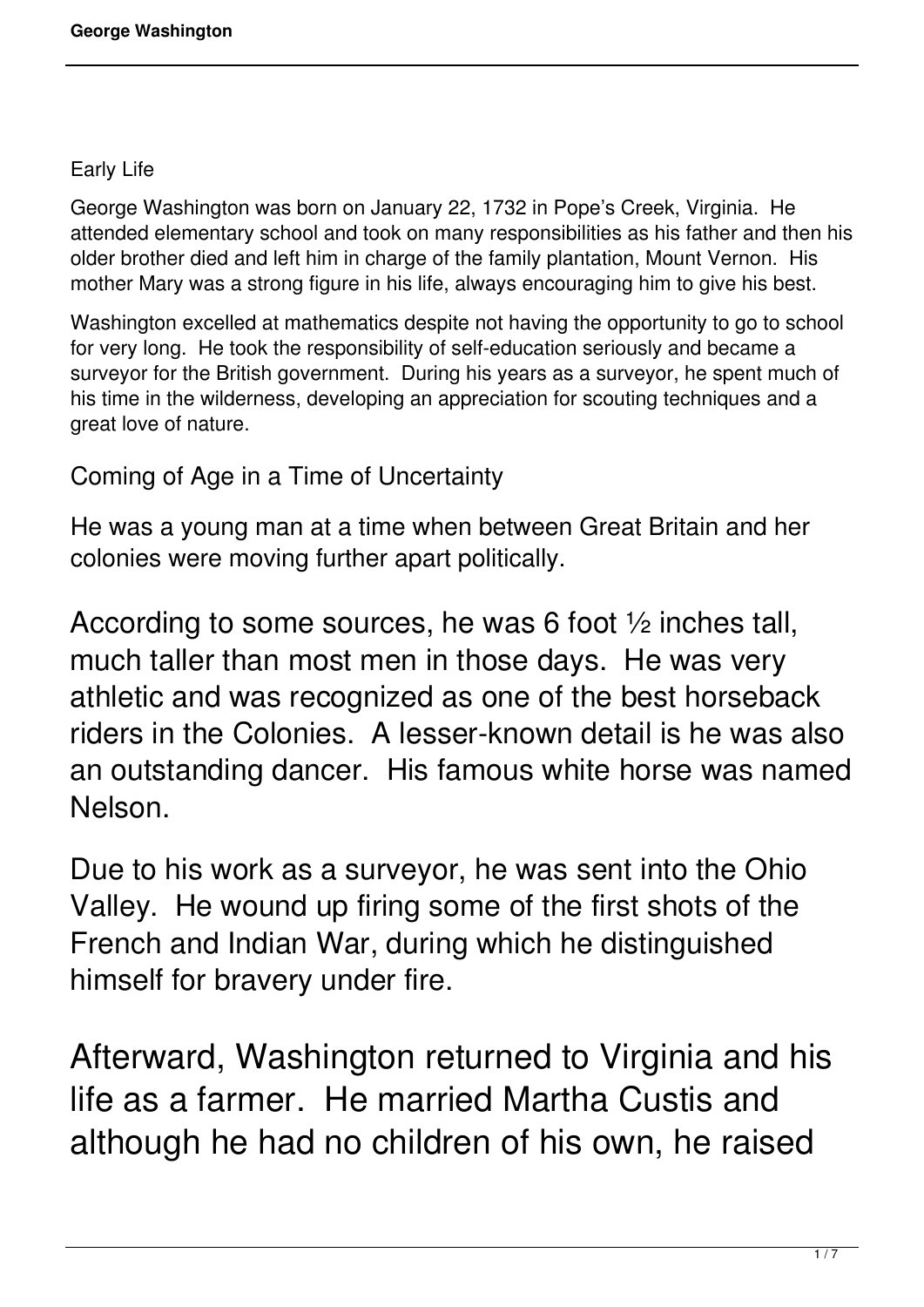two of her children from a prior marriage.

As a General

Originally, Washington wanted to keep out of politics, but got involved as it became necessary. He was soon appointed as a delegate to the First Continental Congress.

After fighting between the colonies and Great Britian broke out at Lexington and Concord in April of 1775, he attended the Second Continental Congress in his military uniform –sending a clear signal that he was prepared to go to war, and prepared to act as General.

He was appointed General of the Continental Army and became a war hero. As General, he would hold war councils with his Commanders to request the opinions of those he served with and would then use their advice to make his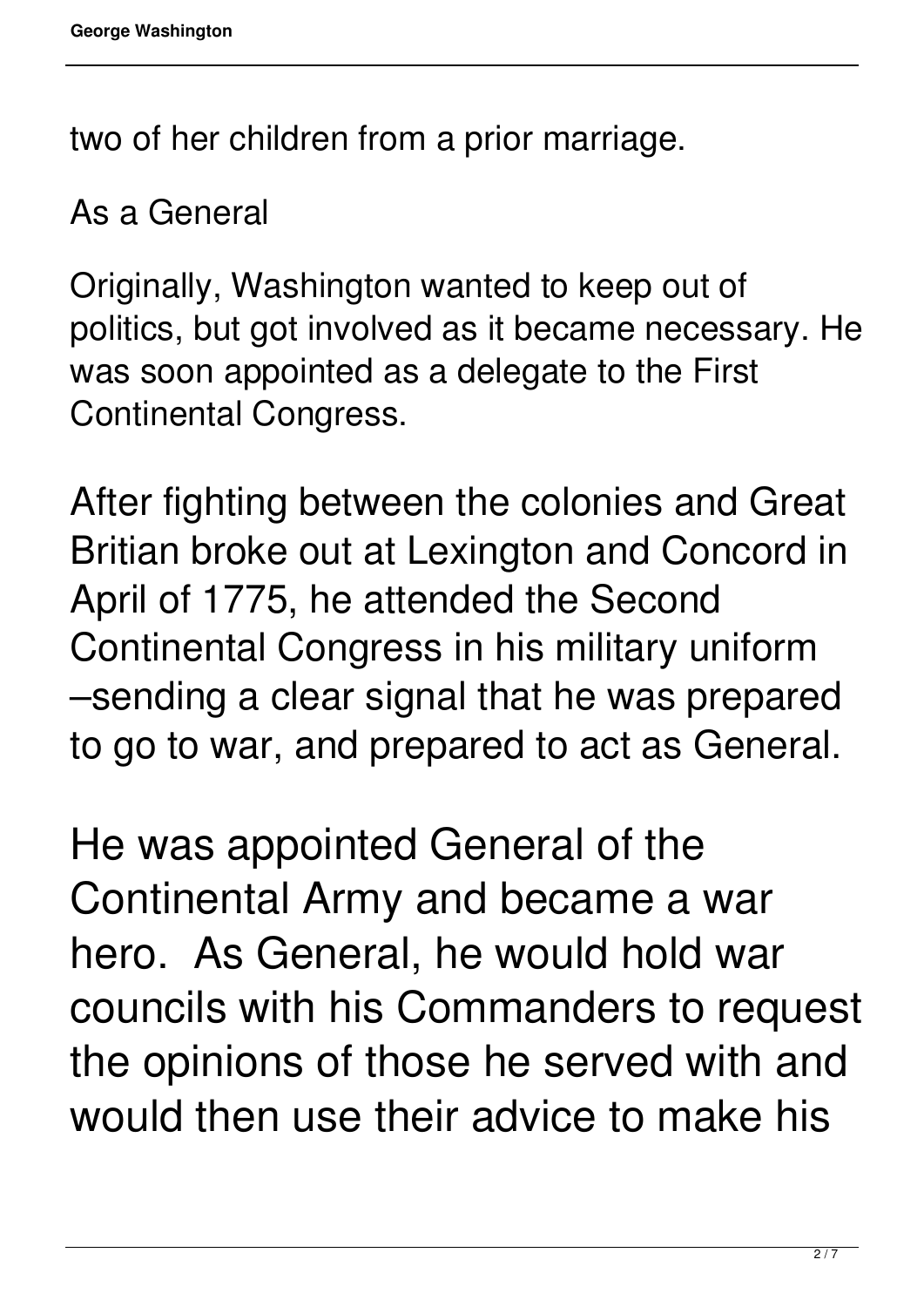decisions. He asked for no pay beyond reiumbursement of his expenses.

 After driving the British out of Boston, Washington and the American forces suffered many setbacks in a row. Though others were disillusioned, Washington succeeded by taking the risk of sailing his troops across the Delaware and taking the British by surprise.

He is perhaps most famous for his encampment at Valley Forge in Pennsylvania. Snowed in with no medicine and nothing to eat, Washington and his soldiers persevered despite losing 2,500 men to sickness and hunger over the course of the winter.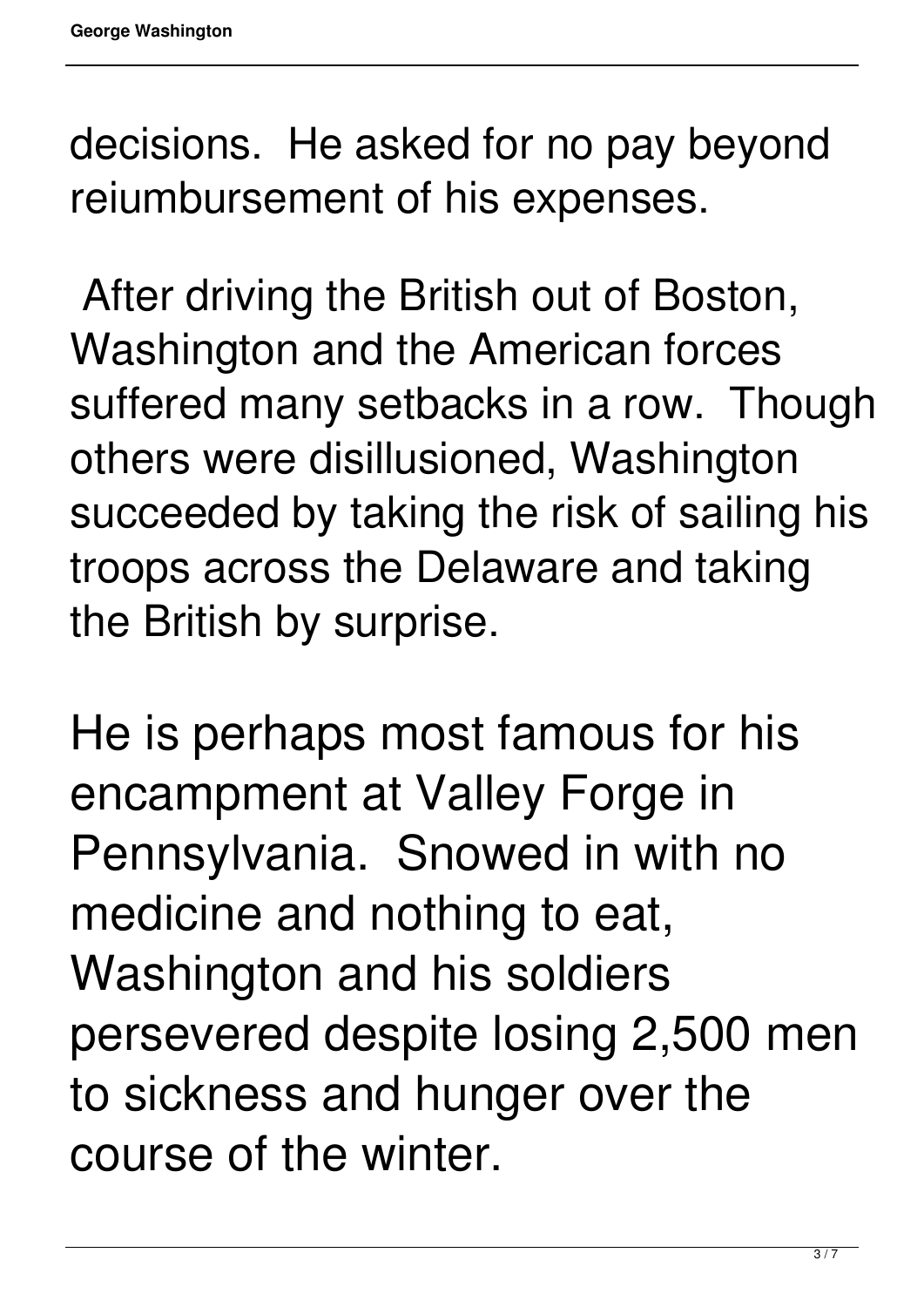### As Our First President

After the Revolutionary War was won, he wished to return is his simple life as a farmer, but it did not last long. He was persuaded to attend the Constitutional Convention in Philadelphia where he was voted president of the Convention. It is said the Convention created the position of President of the United States with Washington in mind.

He is the only President of the United States to this day elected unanimously by the Electors of the Electoral College, not only once, but twice. The salary of the President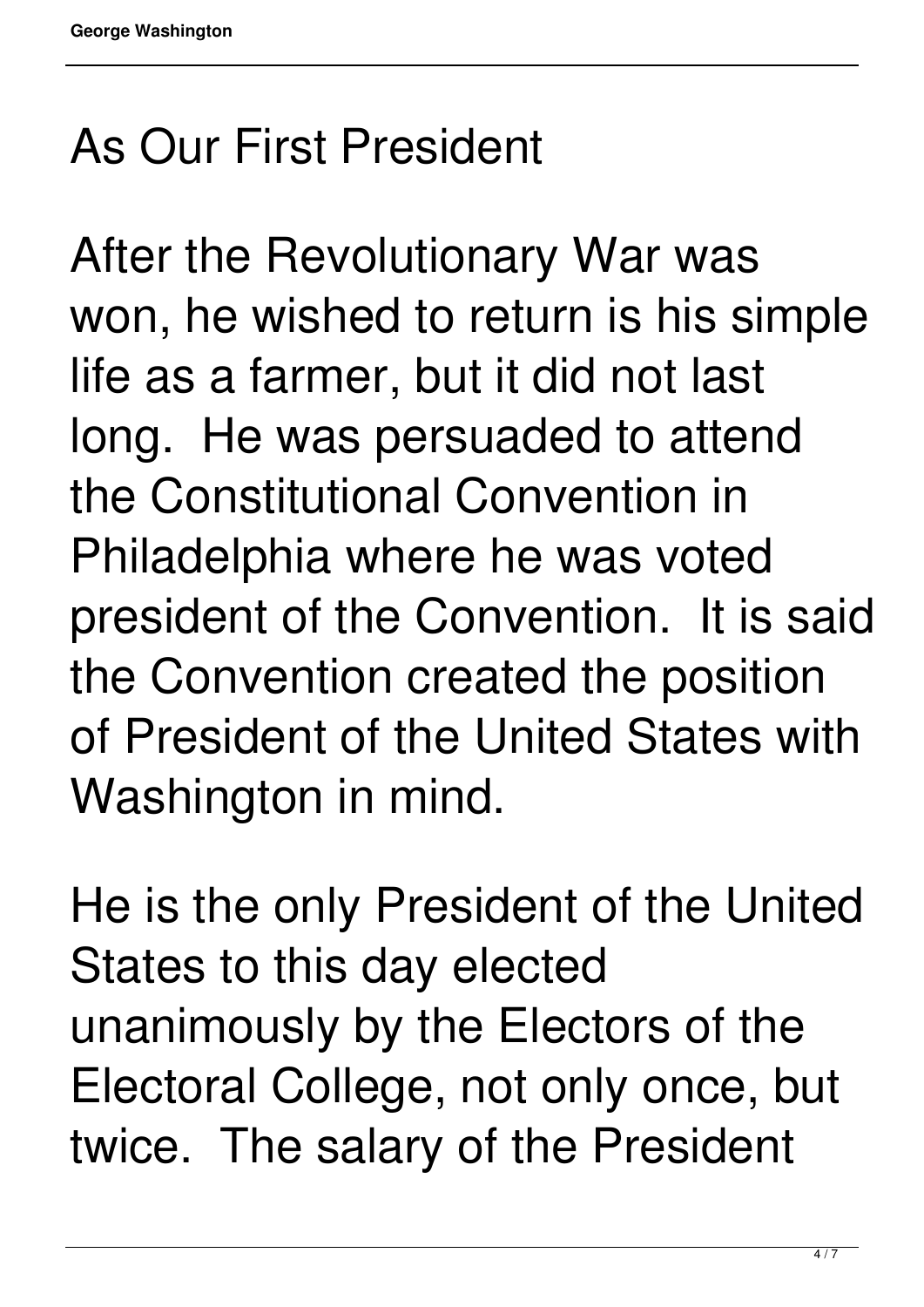back then was \$25,000, which Washington declined to accept.

George Washington is nicknamed "the father of our country". He is also commonly referred to as "first in war, first in peace" since he was appointed the first General of the new Colonies Army and elected the new nation's first President.

## A Person of Character

As General and as President, George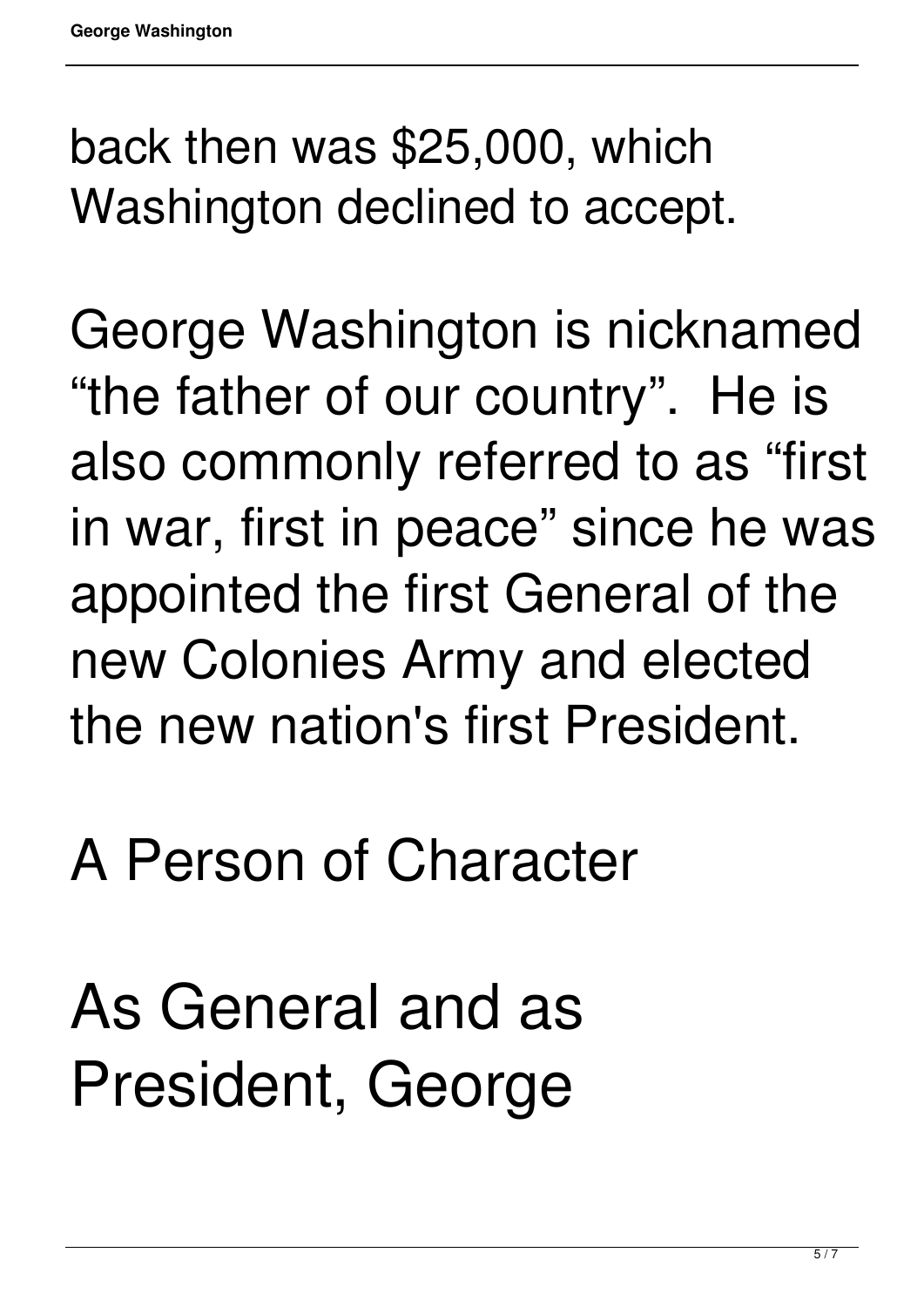Washington was well known for his integrity, honesty and dignity. He would routinely surround himself with those of outstanding talent and skill, enabling him to obtain their advice which he used to make better decisions.

As President, he personally selected the land and surveyed the location for our Nation's permanent Capitol, the District of Columbia,